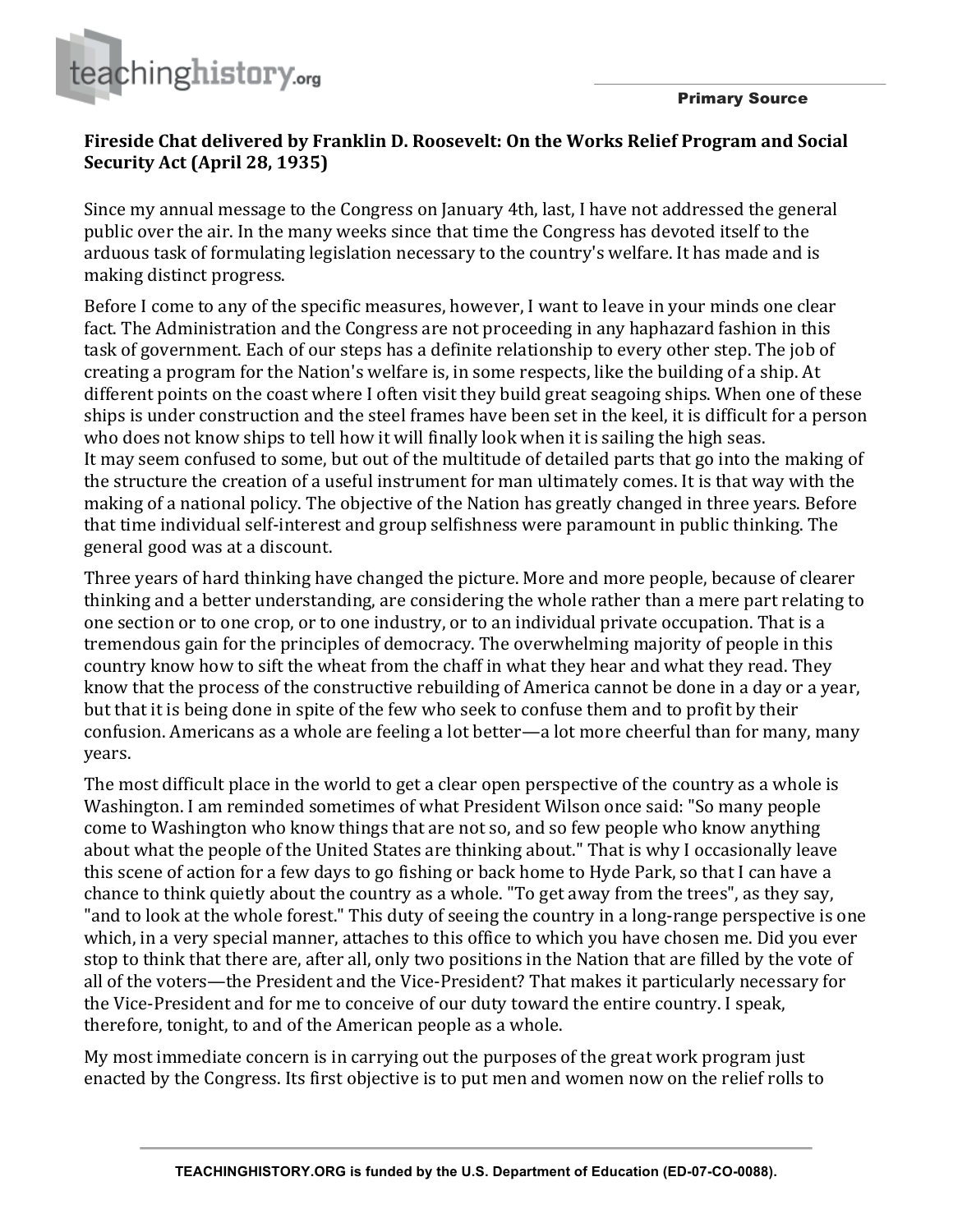

## Primary Source

work and, incidentally, to assist materially in our already unmistakable march toward recovery. I shall not confuse my discussion by a multitude of figures. So many figures are quoted to prove so many things. Sometimes it depends upon what paper you read and what broadcast you hear. Therefore, let us keep our minds on two or three simple, essential facts in connection with this problem of unemployment. It is true that while business and industry are definitely better our relief rolls are still too large. However, for the first time in five years the relief rolls have declined instead of increased during the winter months. They are still declining. The simple fact is that many million more people have private work today than two years ago today or one year ago today, and every day that passes offers more chances to work for those who want to work. In spite of the fact that unemployment remains a serious problem here as in every other nation, we have come to recognize the possibility and the necessity of certain helpful remedial measures. These measures are of two kinds. The first is to make provisions intended to relieve, to minimize, and to prevent future unemployment; the second is to establish the practical means to help those who are unemployed in this present emergency. Our social security legislation is an attempt to answer the first of these questions. Our work relief program the second.

The program for social security now pending before the Congress is a necessary part of the future unemployment policy of the government. While our present and projected expenditures for work relief are wholly within the reasonable limits of our national credit resources, it is obvious that we cannot continue to create governmental deficits for that purpose year after year. We must begin now to make provision for the future. That is why our social security program is an important part of the complete picture. It proposes, by means of old age pensions, to help those who have reached the age of retirement to give up their jobs and thus give to the younger generation greater opportunities for work and to give to all a feeling of security as they look toward old age.

The unemployment insurance part of the legislation will not only help to guard the individual in future periods of lay-off against dependence upon relief, but it will, by sustaining purchasing power, cushion the shock of economic distress. Another helpful feature of unemployment insurance is the incentive it will give to employers to plan more carefully in order that unemployment may be prevented by the stabilizing of employment itself.

Provisions for social security, however, are protections for the future. Our responsibility for the immediate necessities of the unemployed has been met by the Congress through the most comprehensive work plan in the history of the Nation. Our problem is to put to work three and one-half million employable persons now on the relief rolls. It is a problem quite as much for private industry as for the government.

We are losing no time getting the government's vast work relief program underway, and we have every reason to believe that it should be in full swing by autumn. In directing it, I shall recognize six fundamental principles:

(1) The projects should be useful.

(2) Projects shall be of a nature that a considerable proportion of the money spent will go into wages for labor.

(3) Projects which promise ultimate return to the Federal Treasury of a considerable proportion of the costs will be sought.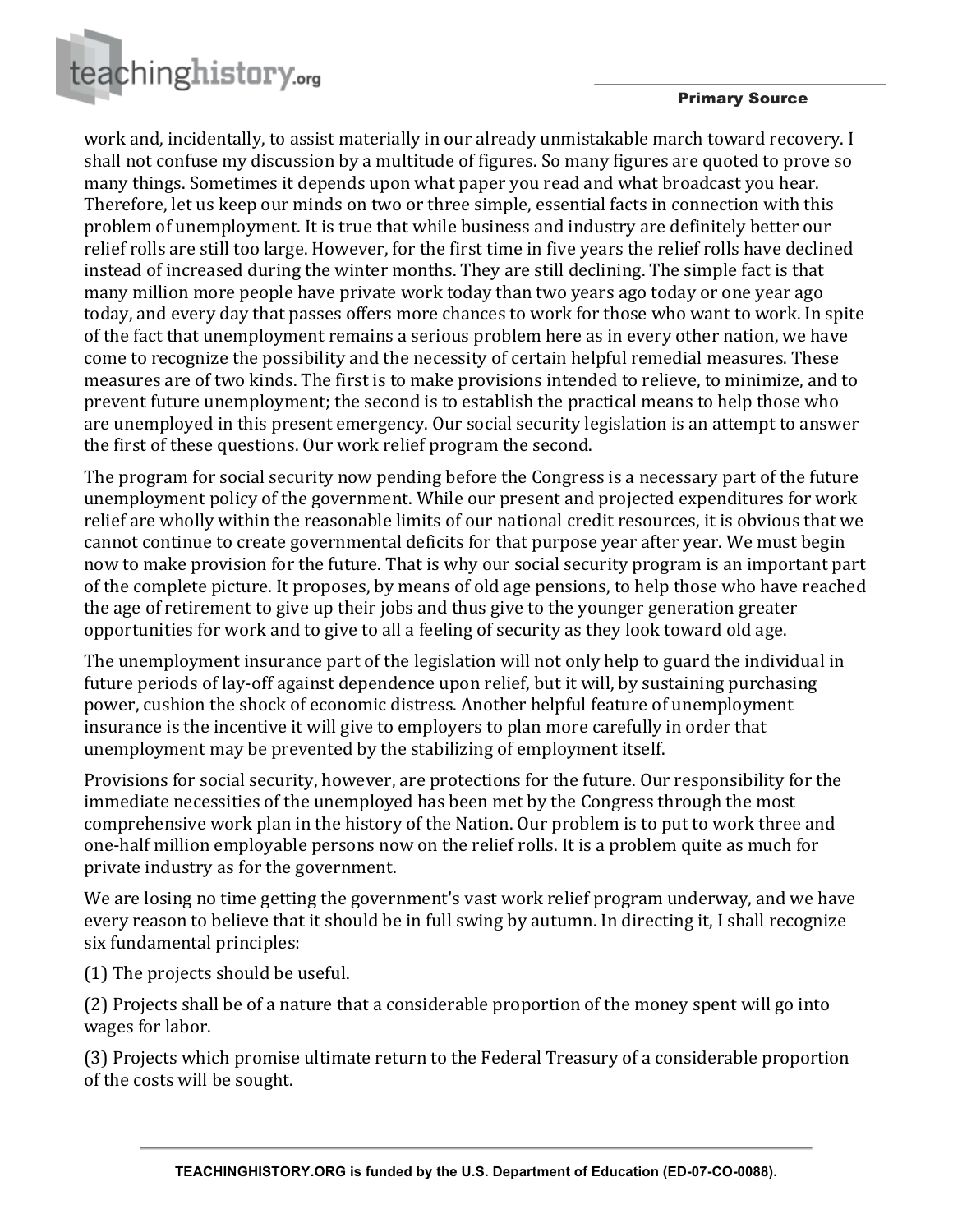

Primary Source

(4) Funds allotted for each project should be actually and promptly spent and not held over until later vears.

(5) In all cases projects must be of a character to give employment to those on the relief rolls.

(6) Projects will be allocated to localities or relief areas in relation to the number of workers on relief rolls in those areas.

I next want to make it clear exactly how we shall direct the work.

(1) I have set up a Division of Applications and Information to which all proposals for the expenditure of money must go for preliminary study and consideration.

(2) After the Division of Applications and Information has sifted those projects, they will be sent to an Allotment Division composed of representatives of the more important governmental agencies charged with carrying on work relief projects. The group will also include representatives of cities, and of labor, farming, banking, and industry. This Allotment Division will consider all of the recommendations submitted to it and such projects as they approve will be next submitted to the President who under the Act is required to make final allocations.

(3) The next step will be to notify the proper government agency in whose field the project falls, and also to notify another agency which I am creating—a Progress Division. This Division will have the duty of coordinating the purchases of materials and supplies and of making certain that people who are employed will be taken from the relief rolls. It will also have the responsibility of determining work payments in various localities, of making full use of existing employment services and to assist people engaged in relief work to move as rapidly as possible back into private employment when such employment is available. Moreover, this Division will be charged with keeping projects moving on schedule.

 $(4)$  I have felt it to be essentially wise and prudent to avoid, so far as possible, the creation of new governmental machinery for supervising this work. The National Government now has at least 60 different agencies with the staff and the experience and the competence necessary to carry on the 250 or 300 kinds of work that will be undertaken. These agencies, therefore, will simply be doing on a somewhat enlarged scale the same sort of things that they have been doing. This will make certain that the largest possible portion of the funds allotted will be spent for actually creating new work and not for building up expensive overhead organizations here in Washington.

For many months preparations have been under way. The allotment of funds for desirable projects has already begun. The key men for the major responsibilities of this great task already have been selected. I well realize that the country is expecting before this year is out to see the "dirt fly", as they say, in carrying on the work, and I assure my fellow citizens that no energy will be spared in using these funds effectively to make a major attack upon the problem of unemployment.

Our responsibility is to all of the people in this country. This is a great national crusade to destroy enforced idleness which is an enemy of the human spirit generated by this depression. Our attack upon these enemies must be without stint and without discrimination. No sectional, no political distinctions can be permitted. It must, however, be recognized that when an enterprise of this character is extended over more than 3,000 counties throughout the Nation, there may be occasional instances of inefficiency, bad management, or misuse of funds. When cases of this kind occur, there will be those, of course, who will try to tell you that the exceptional failure is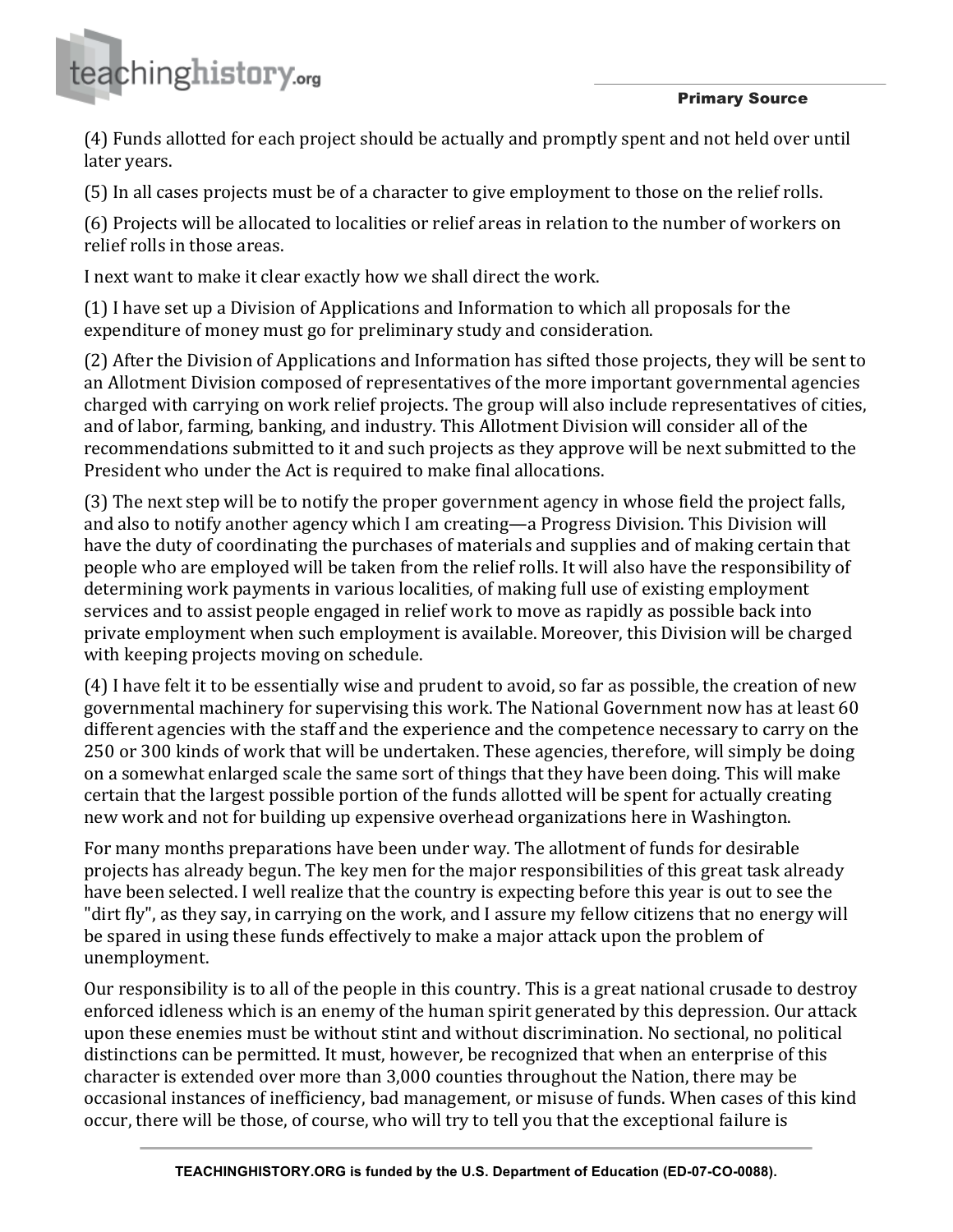



characteristic of the entire endeavor. It should be remembered that in every big job there are some imperfections. There are chiselers in every walk of life; there are those in every industry who are guilty of unfair practices, every profession has its black sheep, but long experience in government has taught me that the exceptional instances of wrong-doing in government are probably less numerous than in almost every other line of endeavor. The most effective means of preventing such evils in this work relief program will be the eternal vigilance of the American people themselves. I call upon my fellow citizens everywhere to cooperate with me in making this the most efficient and the cleanest example of public enterprise the world has ever seen. It is time to provide a smashing answer for those cynical men who say that a democracy cannot be honest and efficient. If you will help, this can be done. I, therefore, hope you will watch the work in every corner of this Nation. Feel free to criticize. Tell me of instances where work can be done better, or where improper practices prevail. Neither you nor I want criticism conceived in a purely faultfinding or partisan spirit, but I am jealous of the right of every citizen to call to the attention of his or her government examples of how the public money can be more effectively spent for the benefit of the American people.

I now come, my friends, to a part of the remaining business before the Congress. It has under consideration many measures which provide for the rounding out of the program of economic and social reconstruction with which we have been concerned for two years. I can mention only a few of them tonight, but I do not want my mention of specific measures to be interpreted as lack of interest in or disapproval of many other important proposals that are pending.

The National Industrial Recovery Act expires on the 16th of June. After careful consideration, I have asked the Congress to extend the life of this useful agency of government. As we have proceeded with the administration of this Act, we have found from time to time more and more useful ways of promoting its purposes. No reasonable person wants to abandon our present gains—we must continue to protect children, to enforce minimum wages, to prevent excessive hours, to safeguard, define, and enforce collective bargaining, and, while retaining fair competition, to eliminate so far as humanly possible, the kinds of unfair practices by selfish minorities which unfortunately did more than anything else to bring about the recent collapse of industries.

There is likewise pending before the Congress legislation to provide for the elimination of unnecessary holding companies in the public utility field.

I consider this legislation a positive recovery measure. Power production in this country is virtually back to the 1929 peak. The operating companies in the gas and electric utility field are by and large in good condition. But under holding company domination the utility industry has long been hopelessly at war within itself and with public sentiment. By far the greater part of the general decline in utility securities had occurred before I was inaugurated. The absentee management of unnecessary holding company control has lost touch with and has lost the sympathy of the communities it pretends to serve. Even more significantly, it has given the country as a whole an uneasy apprehension of over-concentrated economic power.

A business that loses the confidence of its customers and the good will of the public cannot long continue to be a good risk for the investor. This legislation will serve the investor by ending the conditions which have caused that lack of confidence and good will. It will put the public utility operating industry on a sound basis for the future, both in its public relations and in its internal